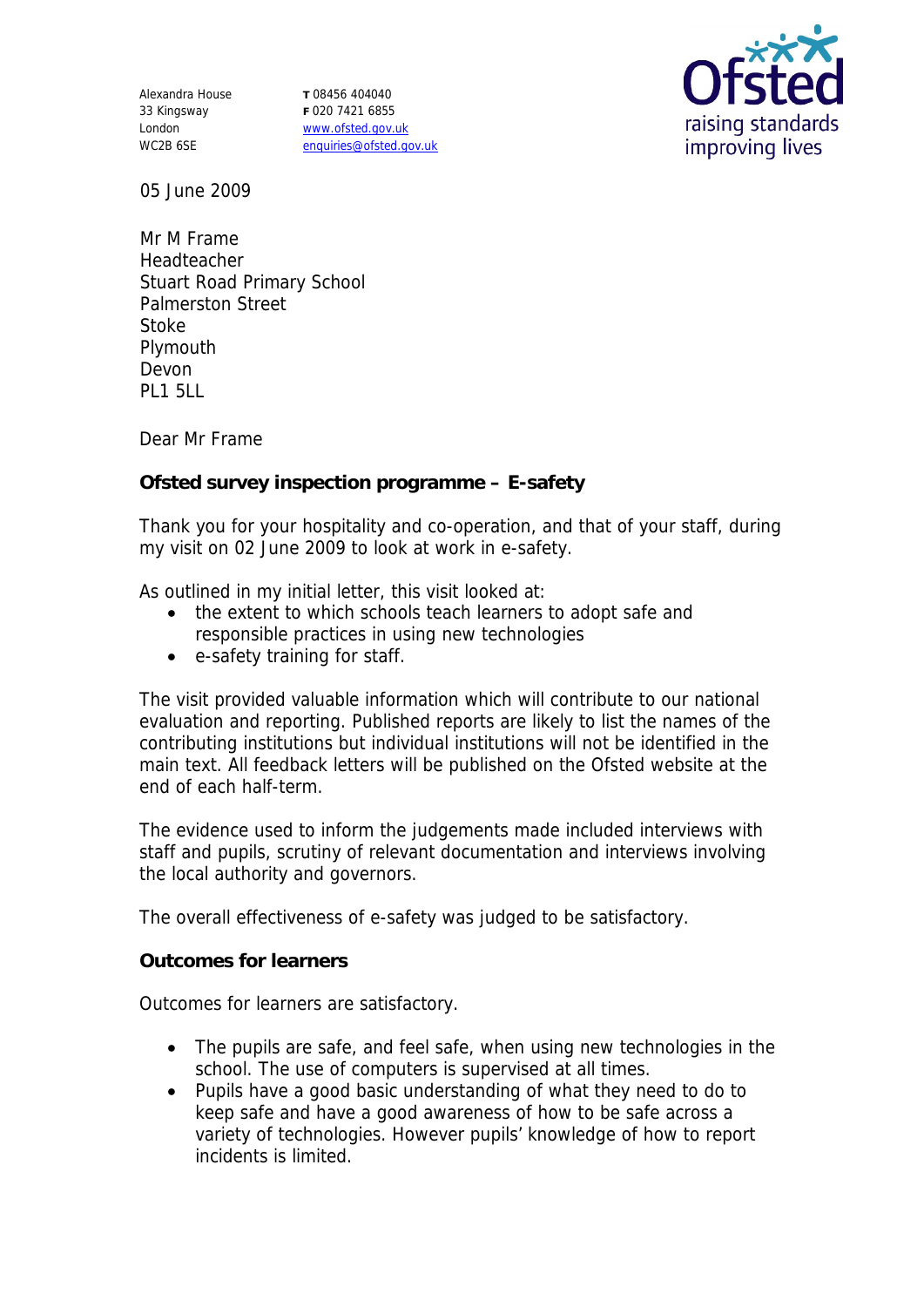- You have a system that is managed by South West Grid for Learning (SWGfL) which allows staff and pupils to gain access to relevant sites.
- From Year 4, pupils are engaged in supervised blogging with pupils in Ghana and China and are able to exchange emails under teacher direction.

## **Quality of provision**

The quality of the curriculum is unsatisfactory.

- Although some e-safety sessions are planned within the curriculum, you acknowledge that e-safety education has developed through an 'oral culture' within the school.
- Pupils do benefit from assemblies where e-safety is discussed through themes such as 'stranger danger' which are delivered in order to raise awareness prior to holidays and there are e-safety displays in classrooms and e-safety links on your website.
- However e-safety is not embedded in the curriculum and pupils are not benefiting fully from a more systematic and developmental approach based on their needs.

**Leadership and management** 

Leadership and management are satisfactory.

- Acceptable user policies are in place, and are agreed with staff and pupils.
- You are using the SWGfL 'School E-Safety Self Review Framework' to identify the activities and responsibilities to enhance e-safety. However, the framework does not focus specifically on how those activities will improve the outcomes for pupils.
- You are developing your e-safety policy in line with the SWGfL School E-Safety Policy Template which is currently under development and will be reviewed annually.

## **Quality of training**

The quality of the training is satisfactory.

- You have attended e-safety training and two of your governors have attended training sessions linked to Child Exploitation and Online Protection Centre. It is planned that a local authority adviser will deliver e-safety training for staff and parents during the summer term 2009.
- All teaching staff are familiar with SWGfL 'Safety and Security' material which is available on your intranet. Teaching staff have a good basic awareness of e-safety which allows them to guide and support the pupils more effectively.
- In January 2008, all Year 5 and 6 parents received an e-safety CD and a copy of 'Golden Rules' for internet use; parents have also had information on 'cyberbullying'. This is to be repeated in January 2010.